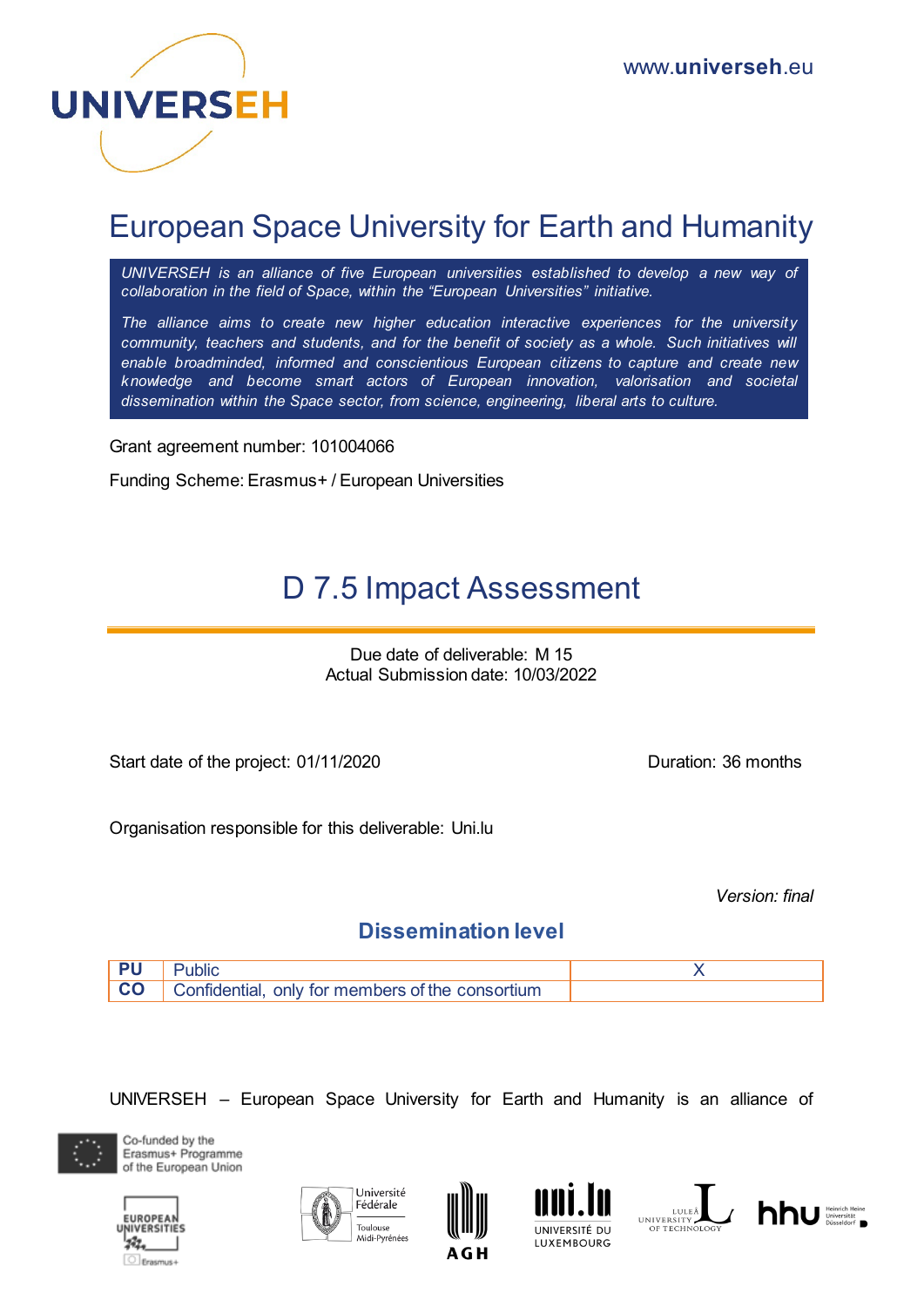

# **Document History**

| Version Date |          | <b>Author</b>       | <b>Partner</b> | Summary of main changes |
|--------------|----------|---------------------|----------------|-------------------------|
| 1.0          | 08/03/22 | Krystina<br>Gariban | Uni.lu         |                         |
| 1.1          | 10/03/22 | Hélène Gentils      | UT             | Minor amendments        |
|              |          |                     |                |                         |
|              |          |                     |                |                         |

UNIVERSEH – European Space University for Earth and Humanity is an alliance of













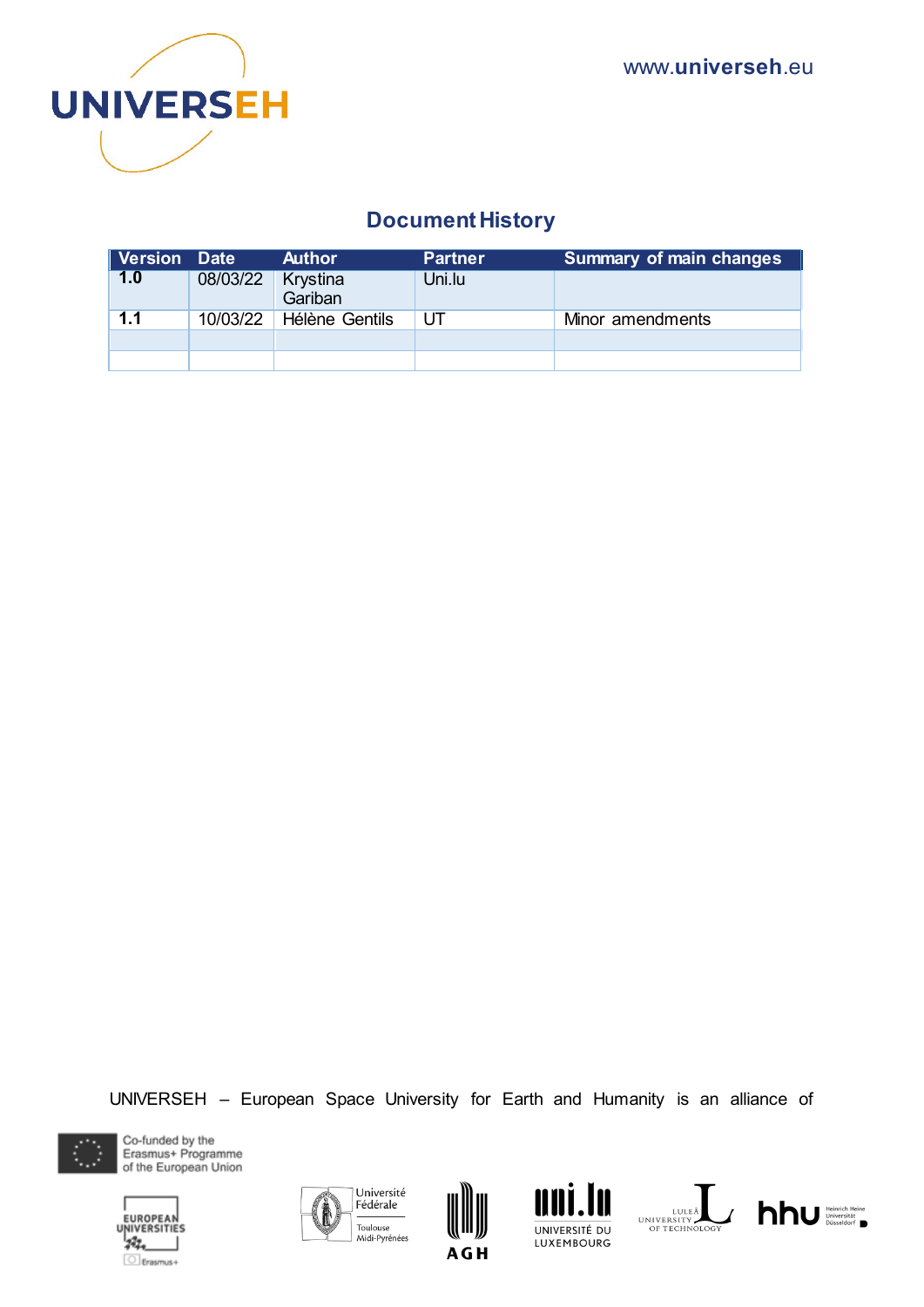

# **Dissemination and communication impact assessment**

The UNIVERSEH alliance has implemented a variety of communications and dissemination activities during 2021. These activities and their impact are described hereunder.

#### **Creation and implementation of communications platforms and instruments**

The UNIVERSEH alliance has implemented and continued to develop its universeh.eu website. The website is designed as a central communication platform, the "go-to" destination for internal partners and outside audiences in search of the most up-to-date information regarding the Alliance and its activities: it is the primary landing page for UNIVERSEH. In 2021 the website has been extended notably to include information on the student and staff mobility offer of the Alliance, various events such as the launch of Beyond UNIVERSEH, student conferences, space-related activities and research projects conducted by the partners. The website also serves as a global repository for work in progress such as the course builder, the implementation of the learning management system, as well as for communications collateral designed and produced by UNIVERSEH.

By year-end 2021, the universeh.eu website had 12,000 unique users. Highest audiences were registered in France, the USA, Germany, Poland, Luxembourg, and Sweden. It is noteworthy that universeh.eu has acquired a substantial audience base in the Los Angeles area which tends to indicate a certain level of interest from the space industry located in California.

#### **Social media channels**

UNIVERSEH is now present on the following social media channels: LinkedIn, Facebook, Twitter, YouTube and Instagram with a combined follower base of 1,472. The social media channels are used to promote the academic and other activities of the Alliance.

Social media:

- Facebook: 371 followers [\(Link\)](https://www.facebook.com/universeh.eu)
- Instagram: 234 followers [\(Link\)](https://www.instagram.com/universeh.eu/)
- Twitter: 241 followers [\(Link\)](https://twitter.com/universeh_eu)

UNIVERSEH – European Space University for Earth and Humanity is an alliance of











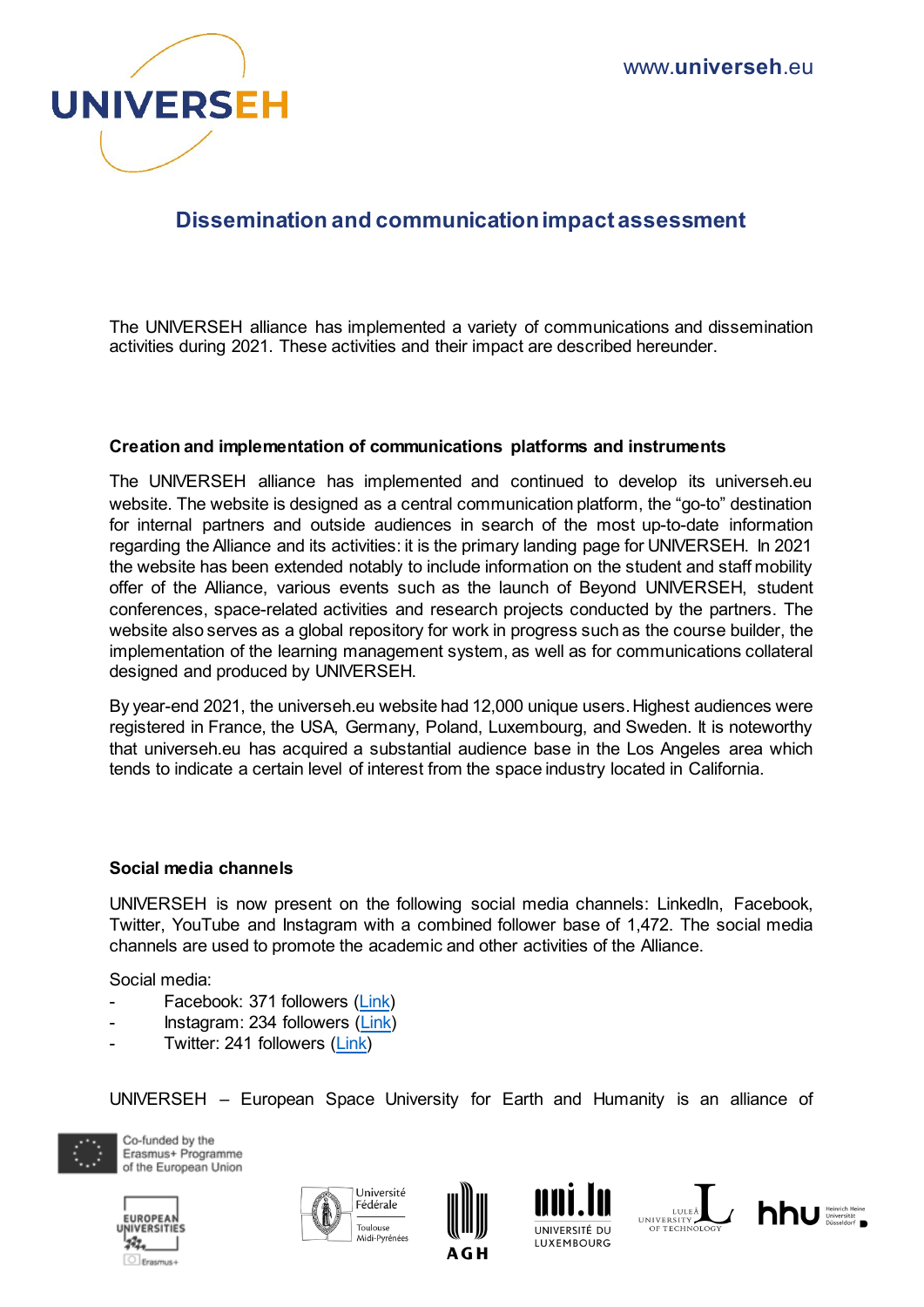

- LinkedIn: 565 followers [\(Link\)](https://www.linkedin.com/company/universeh-eu)
- YouTube: 61 followers [\(Link\)](https://www.youtube.com/channel/UCaC1Wya0oErjX9b61kqAKPw)

Multiple news were communicated through social media to the wider audience. More specifically, on 27 posts on Facebook, Twitter: 124 tweets, 25 posts on LinkedIn, 20 videos on Youtube and 8 posts together with 60 stories on Instagram account.



*Example of a news published on the website.* 

UNIVERSEH – European Space University for Earth and Humanity is an alliance of











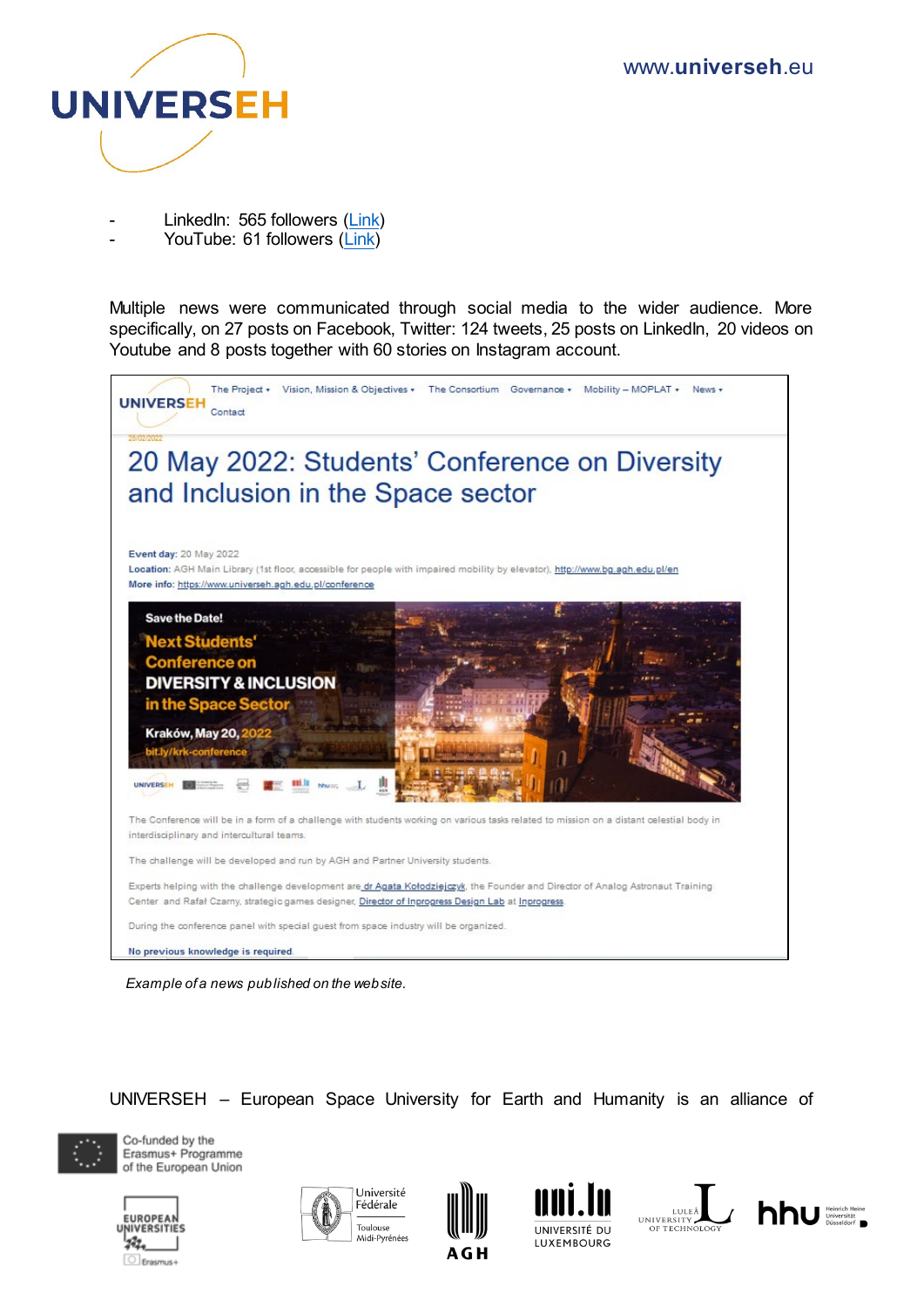## www.**universeh**.eu





*Example of a LinkedIn post.* 

UNIVERSEH – European Space University for Earth and Humanity is an alliance of













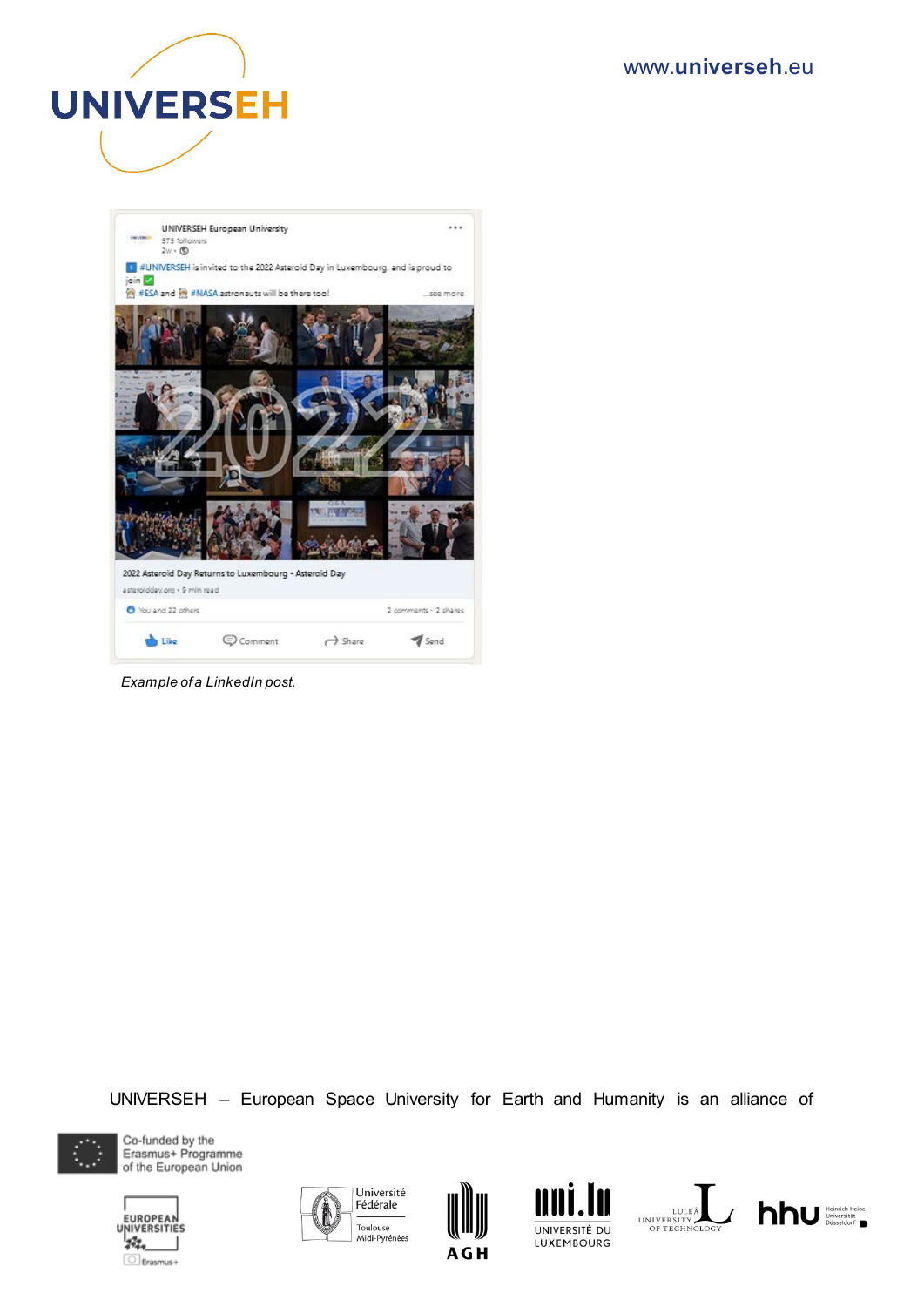

## **Collateral material**



UNIVERSEH has designed and created a range of communication collateral in print and electronic format that is made available through the website platform: presentation brochure of the Alliance, PowerPoint presentation material, images, and video material.

A UNIVERSEH communication kit was created, including PowerPoint, InDesign, word etc in order to facilitate and harmonize messages and image of the communication for UNIVERSEH and Beyond UNIVERSEH projects. All partners are encouraged to use these tools in respective communications channels.

## **Video production**

Two videos were created in order promote the UNIVERSEH. Post-event video from Inaugural conference in Toulouse, sharing the impactful moments that took place on the event. A general video, presenting UNIVERSEH its objectives and value. The videos can be used to promote the project during different external events.



UNIVERSEH – European Space University for Earth and Humanity is an alliance of